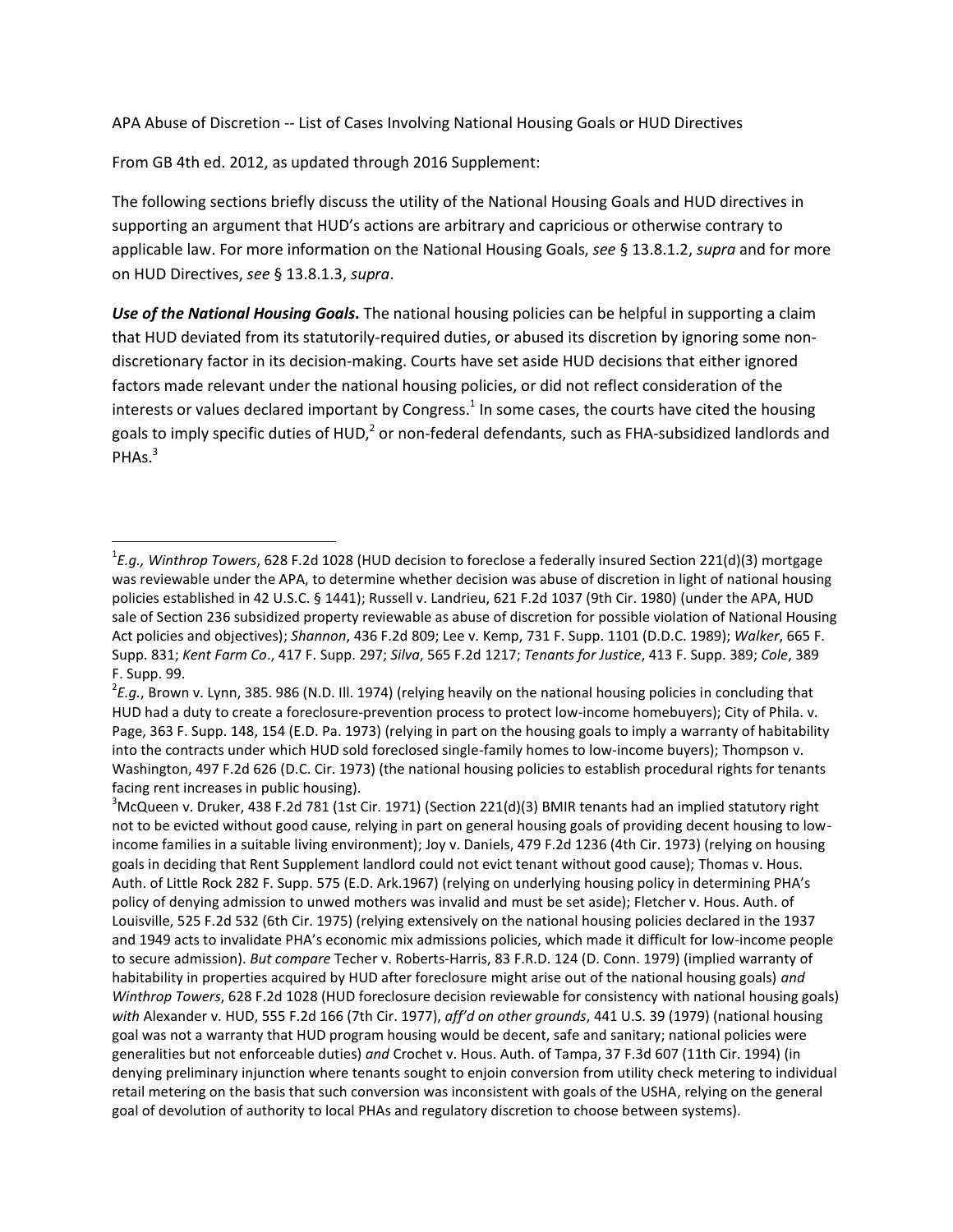*Use of HUD Directives.* Advocates challenging a HUD decision under the APA can also use agency directives to show that HUD unreasonably deviated from its own policies interpreting the relevant law.<sup>4</sup>

HUD may be bound to follow directives that are written in mandatory language. For instance, in Brown v. Lynn,<sup>5</sup> Judge Will eloquently concluded HUD was obliged to follow its own directives, and HUD had a duty, evidenced in the directives and the national housing goals, to establish a foreclosure avoidance procedure:

HUD may not hide behind its own alleged subversion of the national housing policy. For HUD to argue its guidelines for servicing these programs are only suggestions which it need not and will not enforce, regardless of the apparent impact upon the supposed beneficiaries of these programs, only exposes the likelihood that HUD has failed to act in furtherance of the congressionally mandated housing policy.<sup>6</sup>

Subsequently, in *Estrada v. Hills*,<sup>7</sup> another court reaffirmed *Brown*'s principle that handbooks can be binding upon HUD officials even if they would not bind private parties. In that case, the court held that HUD officials were obligated to follow the provisions of a HUD Property Disposition Handbook, because it contained mandatory language that the plaintiffs sought to enforce against HUD and not private parties, the officials never contended that the handbook was merely a policy statement, and "[f]inally, failure to follow its own regulations is evidence of HUD's subversion of its statutory obligation to produce housing of sound standards of livability."<sup>8</sup>

In some cases, advocates can reference HUD directives as HUD's official interpretations of relevant statutes and regulations, to overcome HUD's claimed defense that a rule of law does not apply. For instance, in *Massie v. HUD*,<sup>9</sup> an APA claim for violation of statutory duty, the Third Circuit relied on HUD directives interpreting its statutory duties in holding that HUD must maintain a HAP contract at a project-based Section 8 property after foreclosure and sale to a new owner. The statute required HUD to maintain rental assistance payments for foreclosures during fiscal year 2006.<sup>10</sup> HUD argued that the statute did not apply because the foreclosure date was after fiscal year 2006, and because HUD had already abated assistance payments. The court rejected these arguments because HUD was in the "process" of foreclosure during the relevant time period, and a HUD memorandum stated that the

 $\overline{\phantom{a}}$ 

<sup>4</sup> By themselves, directives are usually not a source of a cause of action against HUD. *See, e.g.,* United States v. Thomas, 627 F. Supp. 129 (N.D. Ill. 1985) (mortgagor in default counterclaimed against HUD for damages on grounds that HUD violated its handbook by failing to monitor, supervise or inspect a rehabilitation project financed under HUD's Section 312 program; in dismissing counterclaim, the court reasoned that the handbook was internal policy, the handbook's duty to inspect was designed to protect HUD, not the borrower, and thus could not support cause of action for damages).

<sup>&</sup>lt;sup>5</sup>385 F. Supp. 986 (E.D. Ill. 1974).

<sup>6</sup> *Brown*, 385 F. Supp. at 998.

<sup>&</sup>lt;sup>7</sup>401 F. Supp. 429, 437 (N.D. Ill. 1975).

<sup>8</sup> *Id.* at 437-38.

 $^{9}$ Massie v. HUD, 620 F.3d 340 (3d Cir. 2010).

<sup>10</sup>*Id.* at 350 (citing Pub. L. No. 109-115 § 311, 199 Stat. 2396 (2005) (FY 2006 Schumer Amendment)).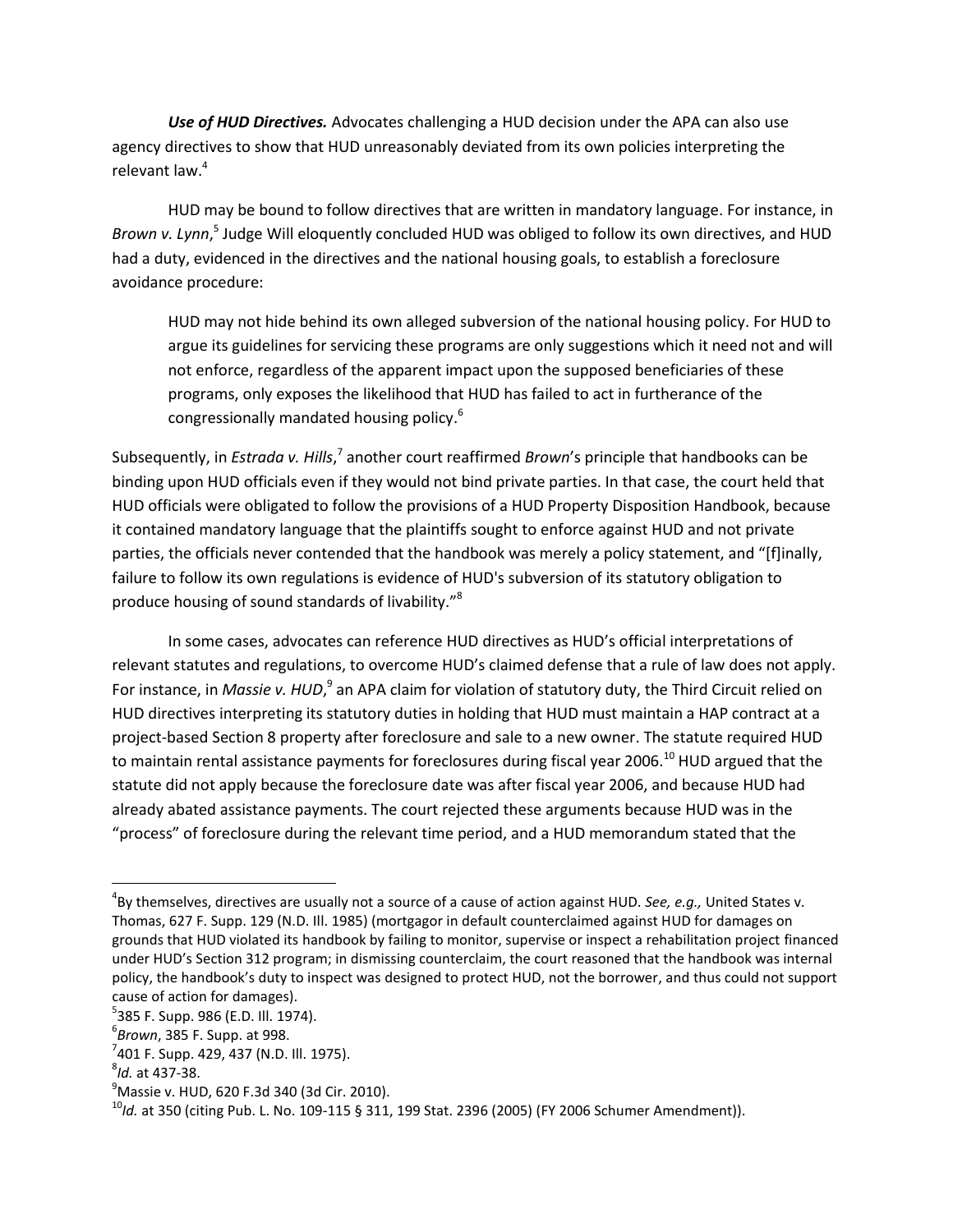statute applied to properties in the process of disposition at foreclosure, $11$  and that HUD was therefore required to maintain the HAP contract.<sup>12</sup> Moreover, HUD's handbook also stated that HUD's official practice was not to cancel the HAP contract.<sup>13</sup>

In other cases, advocates may argue that HUD acted unreasonably by deviating from its directives,<sup>14</sup> or that HUD's decision was arbitrary and capricious because the agency ignored a factor that its own directive required it to consider.<sup>15</sup> For example, in *Marceau v. Blackfeet Housing Authority*,<sup>16</sup> tribal members sued HUD for approving construction of housing with wood foundations treated with harmful chemicals. Citing a Minimum Property Standards Handbook, the Ninth Circuit reversed and remanded for determination of whether HUD had in fact departed from its regulations and guidance in violation of the APA.<sup>17</sup> In *Price v. Pierce*, the court held that the HUD's approval of reduction in Section 8 assisted units was an abuse of discretion "clearly not based on considerations of all relevant factors," including a handbook addressing the extent of permissible underutilization of Section 8 housing subsidies.<sup>18</sup>

In *Glendale Neighborhood Association v. Greensboro Housing Authority*, <sup>19</sup> the plaintiff association used directives to challenge HUD's approval of a public housing construction site under the APA's abuse of discretion standard.<sup>20</sup> The association argued that HUD's site approval based solely on census data contravened a HUD notice, which stated that HUD should exercise reasonable judgment, not apply criteria mechanically, and "need not rely solely on census tract data if those data are clearly out of date

<sup>15</sup>Shannon v. HUD, 436 F.2d 809, 817 (3d Cir. 1970) (rent supplement program and the public housing programs were sufficiently analogous to permit reliance upon a public housing handbook as evidence that racial factors were also relevant in HUD's decisions concerning rent supplement projects); Cronkhite v. Kemp, 741 F. Supp. 828 (E.D. Wash. 1990) (relying on HUD handbook criteria to hold that HUD Secretary abused his discretion in denying assignment of mortgage); Brown v. Kemp, 714 F. Supp. 445 (W.D. Wash. 1989) (decision of HUD Secretary to deny assignment of mortgage was arbitrary and capricious in light of HUD handbook requiring individual consideration of circumstances beyond mortgagor's control); Tenants for Justice v. Hills, 413 F. Supp. 389 (E.D. Pa. 1977) (relying on provisions in HUD's property disposition handbook in issuing a preliminary injunction when tenants challenged HUD's property disposition decision on the ground that HUD had improperly ignored the relevant factors). <sup>16</sup>540 F.3d 916, 924 (9th Cir. 2008).

<sup>17</sup>*Id*. at 928. The court also referenced the Minimum Property Standards Handbook and an Interim Indian Housing Handbook in finding that HUD did not as a rule require treated foundations and the IHA was not "rigidly bound" to HUD's property standards. *Id.*

 $\overline{a}$ <sup>11</sup>*Id.* at 350-51.

<sup>12</sup>*Id.* at 351-53.

<sup>13</sup>*Id*. at 352.

<sup>&</sup>lt;sup>14</sup>See, e.g., Silva v. E. Providence Hous. Auth., 565 F.2d 1217, 1223-24 (1st Cir. 1977) (holding that HUD failed to consider all relevant factors when terminating a contract for the development of a public housing project because of the PHA's unreasonable delay, and citing a HUD handbook providing that termination should be used only as a last resort); Tenants & Owners in Opposition to Redev. (TOOR) v. HUD, 406 F. Supp. 1024 (N.D. Cal. 1970) (court relied upon a HUD regional "circular" in concluding that HUD's approval of a relocation plan was irrational). *See also* United States v. Coal. For Buzzards Bay, 644 F.3d 26, 33-34 (1st Cir. 2011) (Coast Guard was bound by its express reliance on a Department of Transportation order which it had incorporated by reference into its own regulations to guide the Coast Guard in complying with the National Environmental Policy Act).

 $18615$  F. Supp. 173, 185 n.4 (N.D. III. 1985). Regarding the handbook, the court stated, "The Court does not rely upon this document for its holding, although it arguably provides yet another articulation of agency enforcement policy which is inconsistent with the Secretary's challenged actions." *Id.*

<sup>&</sup>lt;sup>19</sup>956 F. Supp. 1270 (M.D.N.C. 1996).

<sup>20</sup>*Id*. at 1277 (referencing 5 U.S.C. § 706 (2)(A)).